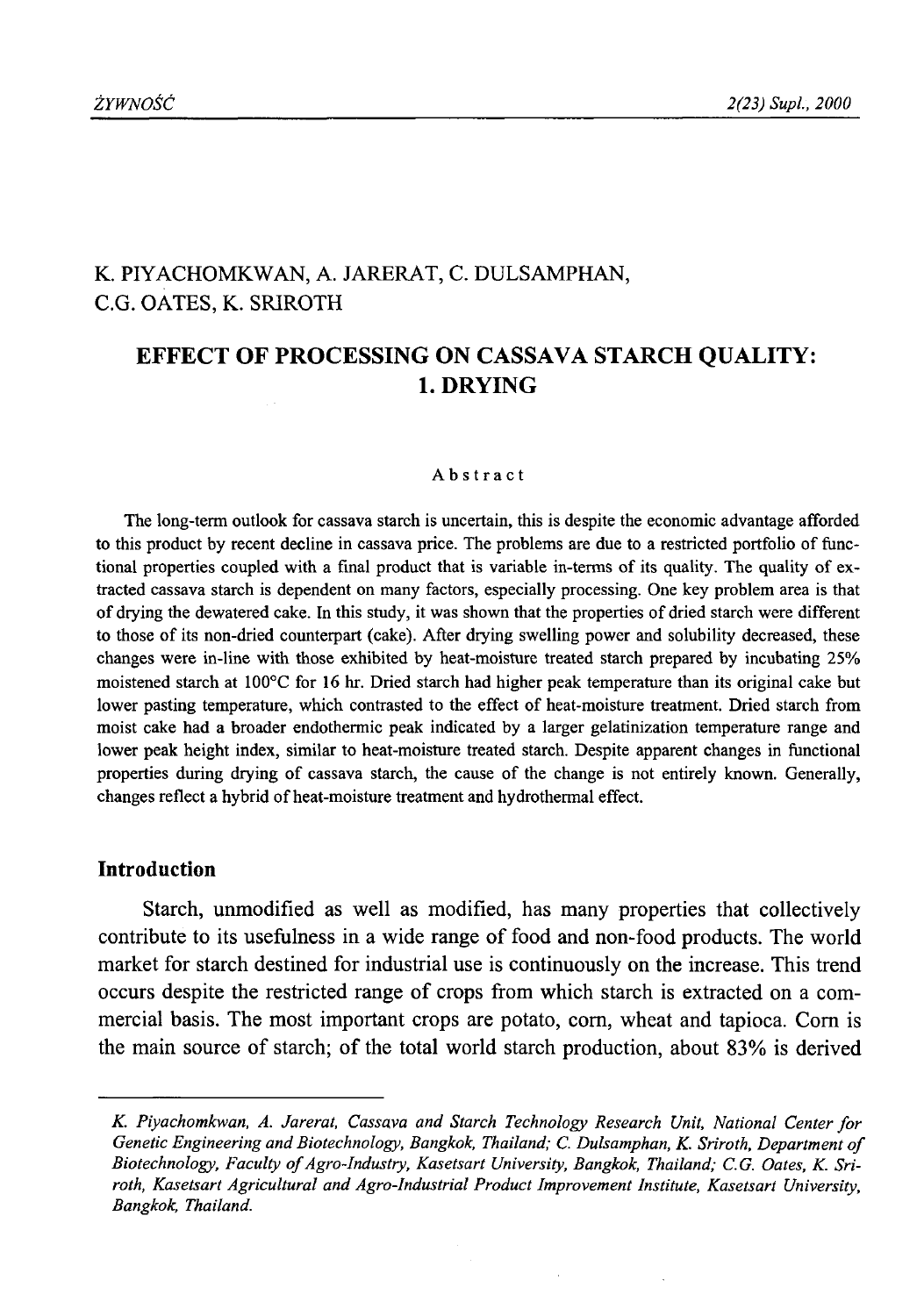from com, 7% from wheat, 6% from potato and *4%* from cassava [6]. The dominant position of cornstarch is a reflection of the cost advantages of this crop. However, given the ready availability of cheap cornstarch, products are often adapted to facilitate incorporation of this starch in their formulation. The range of functional properties provided by cornstarch is on the increase as genetically modified corns are developed with specific functionality, and advances are made in starch modification technology. Cornstarch technology is therefore at state of technological sophistication whereby the starch is tailored to the needs of the product rather than the product to the starch. The cornstarch industry has also responded to the need by the user industries for a high, consistent quality product.

The cassava starch industry, in contrast, has not invested in variety development or modification for improved starch functionality. Globally, this industry is still struggling to deal with problems of starch quality variability. Given the chemical composition of cassava root, starch from this source should be more pure than cornstarch. Unfortunately, this is not necessarily the case. Further, the lack of by-products is an impediment to further income generation by the industry.

The portfolio of functional properties (quality) of cassava starch is highly variable between batches. Starch quality is influenced by many factors starting with the process of starch synthesis during plant and root development through to inconsistencies in the starch extraction process. In terms of starch properties, there is a substantial G by E effect. The main environmental effects being mediated by duration of plant growth are the rainfall immediately before harvest. Environmental effects are expressed by differences in the structural and the physicochemical properties of the starch granules deposited in roots [1, 12, 13, 16, 17]. Fluctuation in soil temperature also causes an alteration in starch properties [2, 7]. During the manufacturing process, mechanical grinding of fresh roots can lead to damage of starch granules and subsequent changes in water interactions and enzyme susceptibility. Extraction processes employing sulphur dioxide also lead to alteration in the granule stability [18].

Modification of the granular structure and property of starch can occur, accidentally or intentionally, during processing. In the starch extraction process the final stage is potentially problematic in terms of altering starch quality. The combination of high temperature and moisture can precipitate structural changes in the architecture of starch granules, known as "hydrothermal" treatment [5]. Starch granules in excess water, when subjected to sufficient heating, swell irreversibly becoming water-soluble. This process is associated with a loss of granule integrity and birefringence, a process known as gelatinization. Two further thermal treatments, heating an aqueous suspension of starch granules at a temperature below that at which gelatinization occurs ("annealing" treatment) or heating moistened starch (water content less than 30%) at a higher temperature than that at which gelatinization occurs ("heat-moisture" treat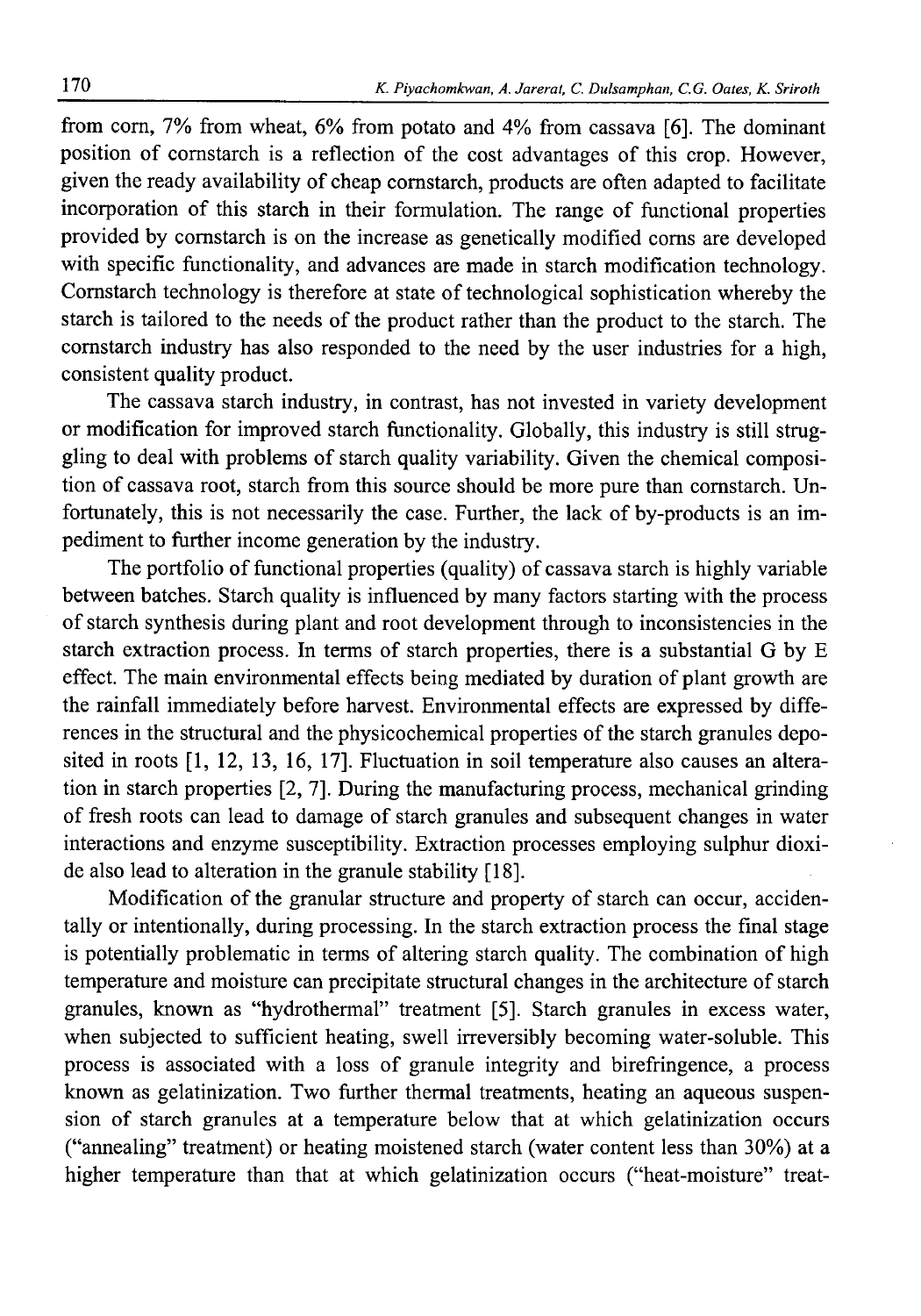ment), do not result in complete loss of starch structure (starch gelatinization). Annealed and heat-moisture treated starch remains as discrete granules that are waterinsoluble. Yet, modification of the granule structure and associated properties are evident. Annealed starch is characterized by an alleviate gelatinization temperature and reduced gelatinization temperature range [19]. Heat-moisture treatment also alters both structural and physicochemical properties of starch granules [4, 9, 11].

Extraction of cassava starch involves a dewatering stage consisting of a horizontal centrifugal basket running at a low speed of 800 to 900 rpm. Discharged starch cake is of high moisture content (35-40%; [16, 17]). Final moisture reduction of the moistened cake occurs in a flash dryer. Temperature fluctuation of the flash dryer occurs, often in the range 160 to 180°C. Given the profound influence of heat and moisture on the starch granule structure, inconsistencies at the drying stage could be a responsible for some of the quality variability in the final product. Strategies for eradicating this variability could involve either improvement in the dewatering process such that the final cake has lower moisture content or improvements to the heating system.

This study is part of a larger project that is investigating the influence of processing on starch quality. This paper reports on an investigation to probe the effect of commercial drying on cassava starch properties. Quality of starch cake, before and after factory drying and at different levels of cake moisture, was investigated. Comparison was also made with heat-moisture treated starch.

## **Materials and methods**

## *Drying process*

A cassava starch factory situated close to a cassava-producing region in the Northeastern part of Thailand was chosen for the study. The factory selected had a production capacity of 200 tons cassava starch per day. No sulphur dioxide was used in the extraction process. Eight sets of locally-made dewatering centrifuges were installed to reduce starch cake moisture. Each centrifuge had a discharge capacity of 239.0±23 kg cake/cycle (10 minutes). Feeding rate of the cake to dryer was 8 tons dry solid/hr. Starch cake was dried in a flash dryer at a temperature of 170°C. Sampling was as a pair of cake and its starch after drying. Time interval for sampling between cake in the feeder and dried starch from cyclone was determined by the dryer manufacturer to be about 10 second after feeding.

## *Heat-moisture treatment in laboratory*

Cassava starch was extracted, in water, from fresh cassava roots and dried at 50 $^{\circ}$ C. After sieving through a 90-µm screen, moisture was adjusted to 25% moisture content and samples were equilibrated overnight. One hundred grams of moistened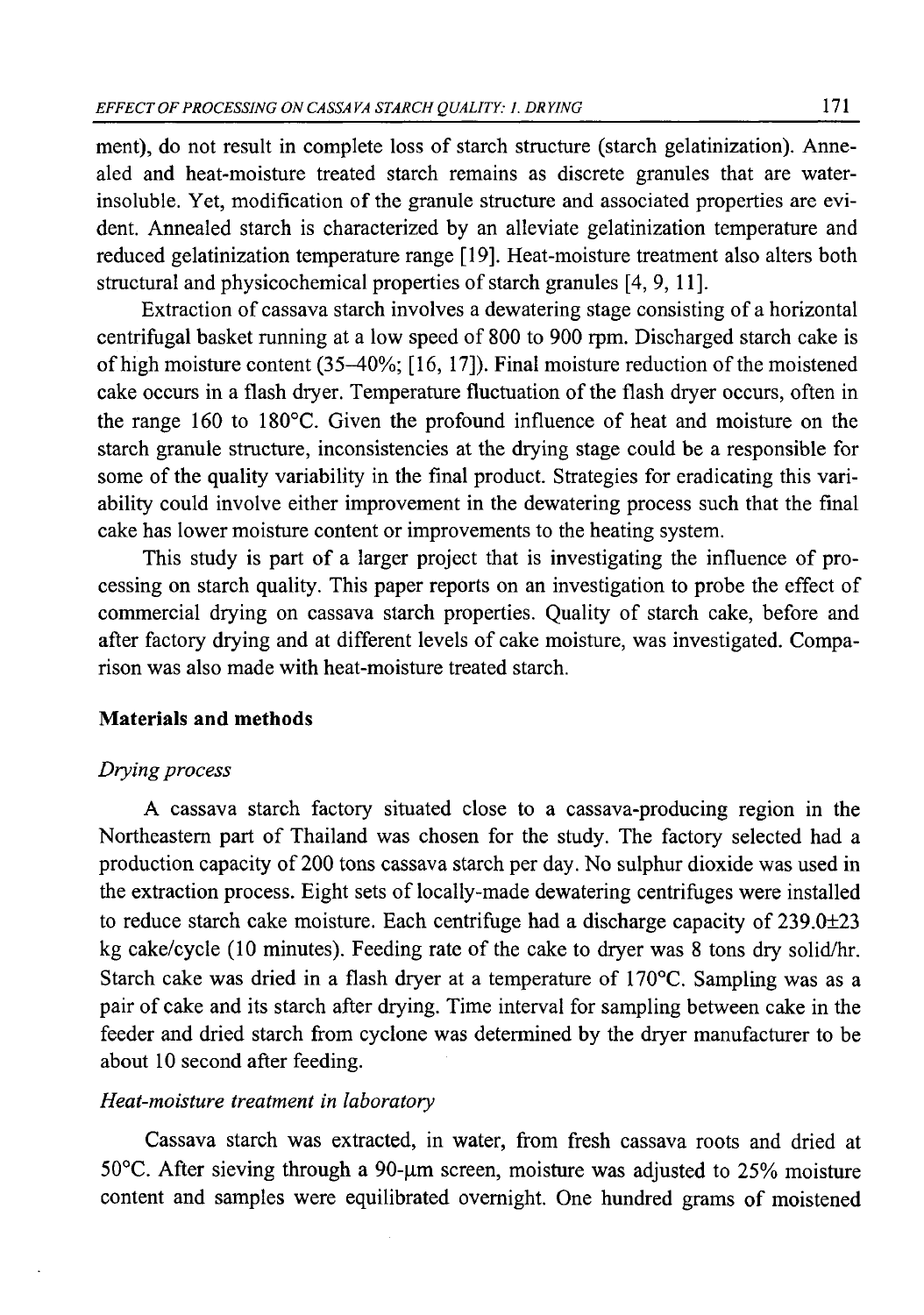starch sealed in bottles was subjected to 100°C in hot air oven for 16 hours [5]. After treatment, samples were unsealed, dried at 50°C and kept in cool place.

## *Analytical methods*

Moisture content of samples was determined by drying at 105°C to constant weight [3]. Starch content was determined by a polarimetry method [3]. Paste viscosity properties were investigated by a Rapid Visco Analyzer (RVA 4, Newport Scientific, Australia) according to Sriroth et al. [18]. Thermal analysis was determined by Differential Scanning Calorimeter (Perkin Elmer DSC 7, Norwalk, CT;). The peak height index (PHI) is reported as the ratio of enthalpy  $(\Delta H)$  and the difference between peak and onset temperature  $(T_p-T_q)$  [10]. Swelling power and solubility at 85<sup>o</sup>C followed the method of Schoch [14]. Degree of hydrolysis of samples was measured using *a*amylase and amyloglucosidase, following the method of Wang *et al.* [20]. Reducing sugar was analyzed using Somogyi-Nelson method [15] and total sugars by the method of Dubois et al. [8].

All data was statistically analyzed at 95% confidence level by Completely Randomized Design (STATGRAPHICS Plus Version 3.0, USA).

## **Results and discussion**

Heat-moisture treatment is believed to cause changes to the physical order within starch granules. These changes do not affect the morphology of the granule visually but influence starch properties. Heat moisture treated samples, compared to native starch, have higher gelatinization temperature, lower peak viscosity but higher cold paste viscosity. Solubility and swelling power are lower [5, 9]. Alteration in the physical properties of cassava starch occurs when starch is moistened (25% moisture content) and kept under controlled heating conditions that are higher than the gelatinization temperature  $(56^{\circ}C)$ . After subjecting cassava starch to heat-moisture treatment, solubility and swelling power were lower. This is similar to the response of wheat and potato starches, to similar treatment. Gelatinization endortherms of heat moisture treated cassava starch are broader; this is because of the final peak temperature is elevated. Despite extension of the final peak temperature enthalpy of gelatinization was lower and hence PHI (Table 1). Change in the RVA paste viscosity profile of treated cassava starch is also evident. On heat-moisture treatment, starch paste viscosity was significantly decreased; peak viscosity of untreated and treated starch were 368 and 304 RVU, respectively. Yet, paste stability during heating was increased, indicated by starch paste breakdown from 234 RVU for untreated starch to only 95 RVU for treated starch. Cold paste viscosity of treated starch was improved; final viscosity of untreated and treated starch was 205 and 330 RVU, respectively (Table 1). Change in paste vis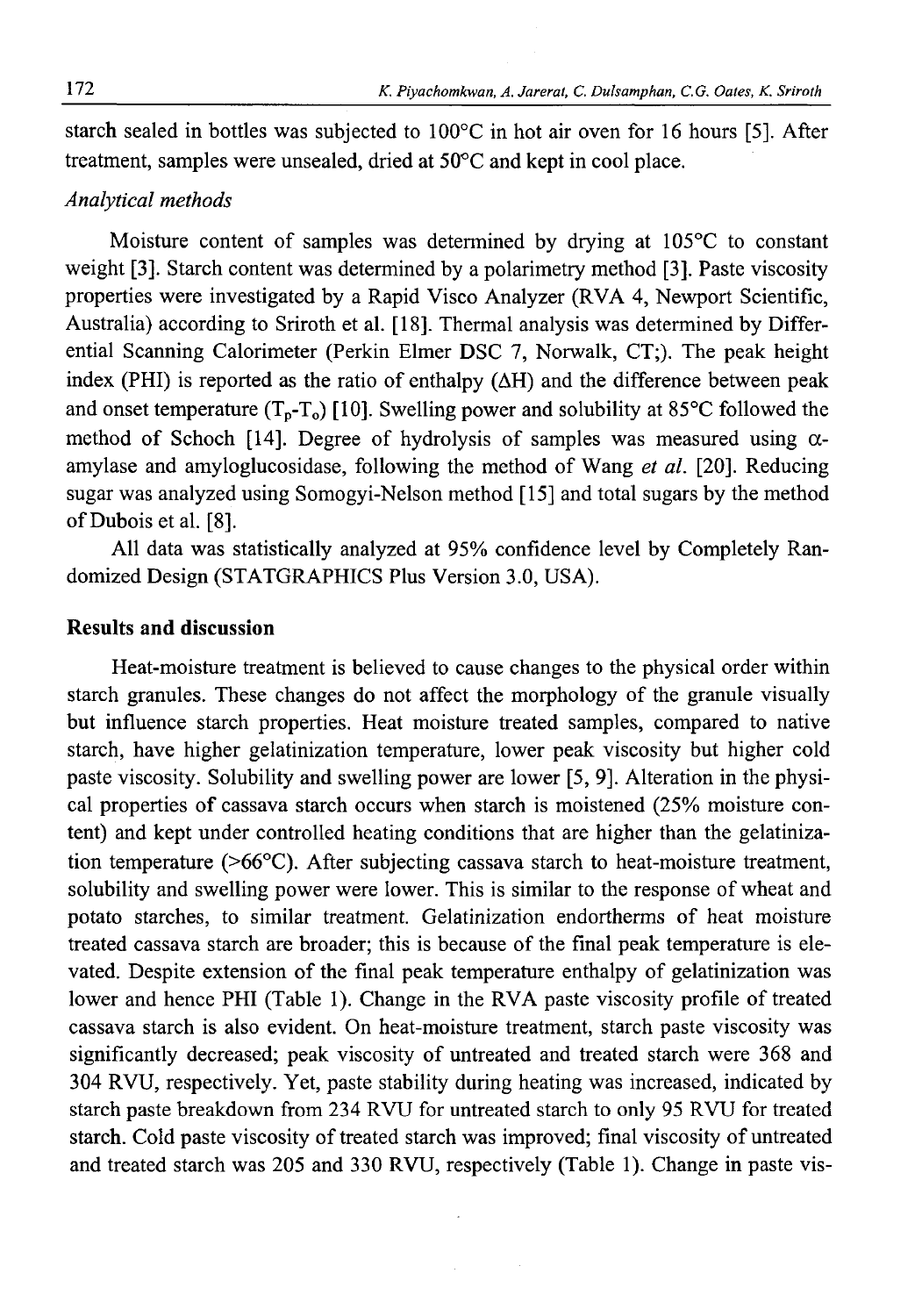cosity of heat-moisture treated cassava starch was similar to those reported in a previous study by Abraham (1993). The susceptibility of heat-moisture treated starch to enzymatic hydrolysis was also lower (Table 1).

Table 1

| Property**                                | Native starch      | Heat-moisture treated starch |  |  |
|-------------------------------------------|--------------------|------------------------------|--|--|
| Swelling power at 85 <sup>o</sup> C       | 26.33              | 21.99                        |  |  |
| % Solubilty at 85°C                       | 48.71 <sup>a</sup> | 20.79 <sup>b</sup>           |  |  |
| Gelatinization                            |                    |                              |  |  |
| - Onset temperature $(^{\circ}C)$         | $65.85^{b}$        | $72.18^a$                    |  |  |
| - Peak temperature $(^{\circ}C)$          | $70.95^{b}$        | $78.63^a$                    |  |  |
| - Gelatinization temperature range $(°C)$ | 10.19              | 12.91                        |  |  |
| - Peak height index (PHI)                 | $2.94^{a}$         | $1.48^{b}$                   |  |  |
| - Enthalpy $(J/g)$                        | $15.00^a$          | $9.52^b$                     |  |  |
| Paste viscosity                           |                    |                              |  |  |
| - Pasting temperature $(^{\circ}C)$       | 72.90 <sup>b</sup> | $81.33^{4}$                  |  |  |
| - Peak viscosity (RVU)                    | 368 <sup>a</sup>   | 304 <sup>b</sup>             |  |  |
| - Trough viscosity (RVU)                  | 135 <sup>b</sup>   | 209 <sup>a</sup>             |  |  |
| - Final viscosity (RVU)                   | $205^{\rm b}$      | 330 <sup>a</sup>             |  |  |
| - Breakdown (RVU)                         | 234 <sup>a</sup>   | $95^b$                       |  |  |
| - Setback (RVU)                           | 71 <sup>b</sup>    | 121 <sup>a</sup>             |  |  |
| Degree of hydrolysis (%)                  | $41.65^a$          | $33.63^b$                    |  |  |

Change in starch property by heat-moisture treatment\*.

\*Moistened starch (25% moisture content) was kept with completely sealed at 100°C for 16 hr.

\*\*Values in each row with different letters are significantly different at  $p < 0.05$ .

Table 2

Swelling power\* and %solubility\*, at 85°C, of cassava starch obtained from cakes with different moisture contents after flash drying in cassava starch factory.

| Moisture content of cake** $(\%)$ |             | Swelling power     | %Solubility        |                    |  |
|-----------------------------------|-------------|--------------------|--------------------|--------------------|--|
|                                   | Cake        | Starch             | Cake               | Starch             |  |
| $30.1 - 33.0$                     | $58.08^{a}$ | $44.75^{b}$        | 31.47 <sup>a</sup> | 28.04 <sup>b</sup> |  |
| 33.1-36.0                         | $60.67^a$   | 44.79 <sup>b</sup> | $26.82^{a}$        | $23.59^{\circ}$    |  |
| $36.1 - 39.0$                     | $63.93^a$   | $45.03^{b}$        | $25.92^a$          | $21.21^{b}$        |  |
| $39.1 - 44.0$                     | $65.30^{a}$ | 46.12 <sup>b</sup> | $27.67^a$          | $24.23^{o}$        |  |

\* Values in each row with different letters are significantly different at  $p < 0.05$ .  $*_{n} = 31$ .

In a cassava starch factory, hydrothermal induced changes may take place between the point at which moistened starch exits the dewatering centrifuge and the flash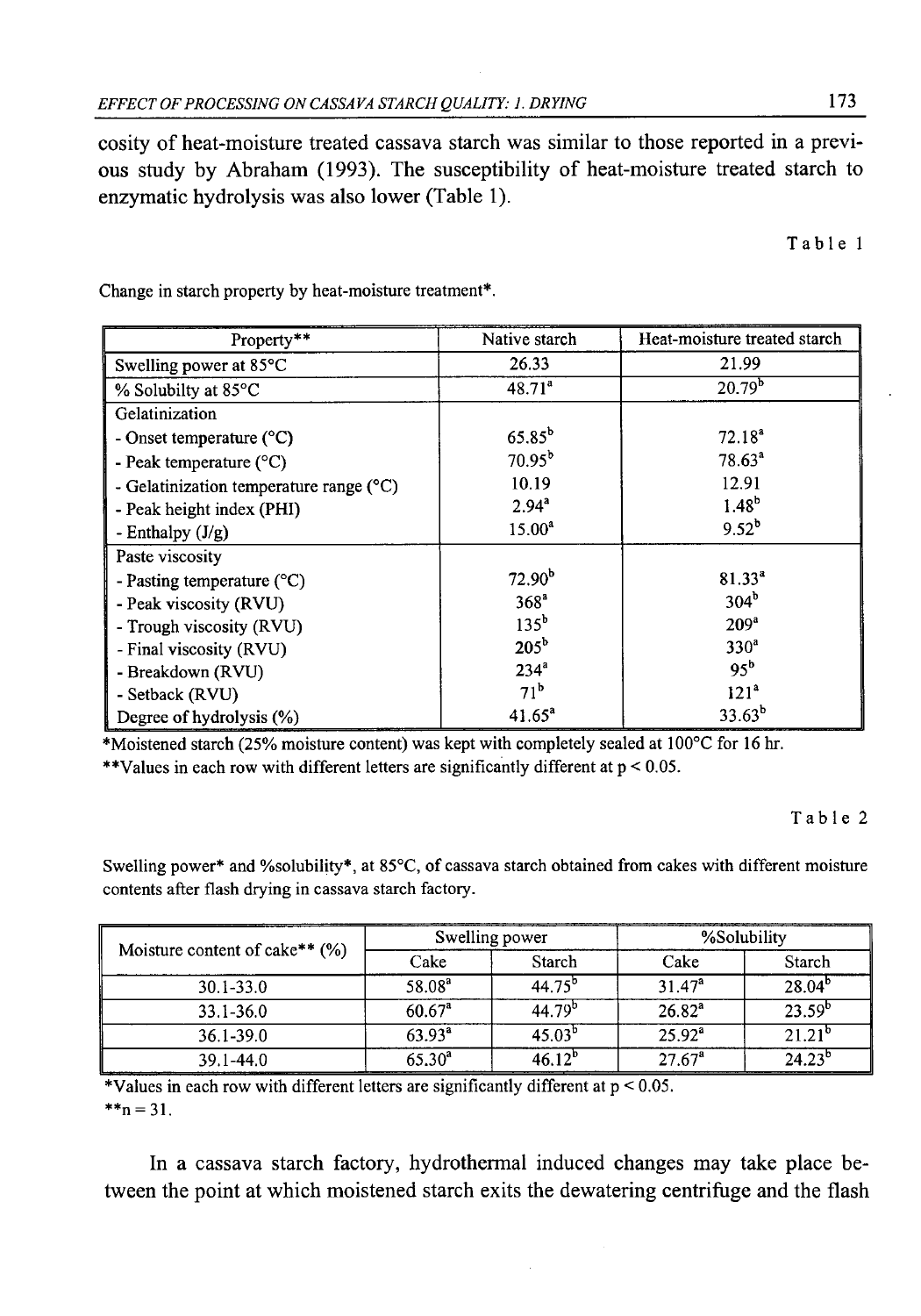dryer. The present study 73 sample pairs (cake and dry starch) were investigated for signs of heat-moisture treatment that may have occurred during the drying process. Care was taken to ensure that samples were only collected when the dryer temperature was around 172±2.0°C. The moisture of the cake varied from 30 to 44% and could be categorized into 4 levels including low moisture cake (30.1 to 33.0%), medium moisture cake (33.1 to 36.0%), high moisture cake (36.1 to 39.0%) and very high moisture cake (39.1 to 44.0%). Moisture of the dried starch samples was 10.90±0.96% and starch content was 97.97±0.82% for cake and dried starch. Changes in starch properties due to possible hydrothermal effects were evident (Table 2 to 4); these changes were expressed for certain starch properties and were dependent on cake moisture content. The changes were similar to those seen in heat-moisture treated starch produced in the laboratory. Dried starch from the cakes of different moisture content had significantly reduced swelling power (Table 2, Figure 1). Peak viscosity of dried starch was also significantly different comparable to its original cake (except the low moisture cake, Table 3). Surprisingly, viscosity change of dried starch from the factory was incompatible with the heat-moisture treated starch previously observed in the laboratory.



Fig. 1. Swelling power of starch cakes with different moisture contents and their equivalent dried starch samples collected from cassava starch factories.

Heat treatment of moistened starch cake in the factory produced dried starch with increased peak and cold paste viscosity; the changes are not as clear as those found for swelling power (Figure 2), but still significantly different. In contrast, to the laboratory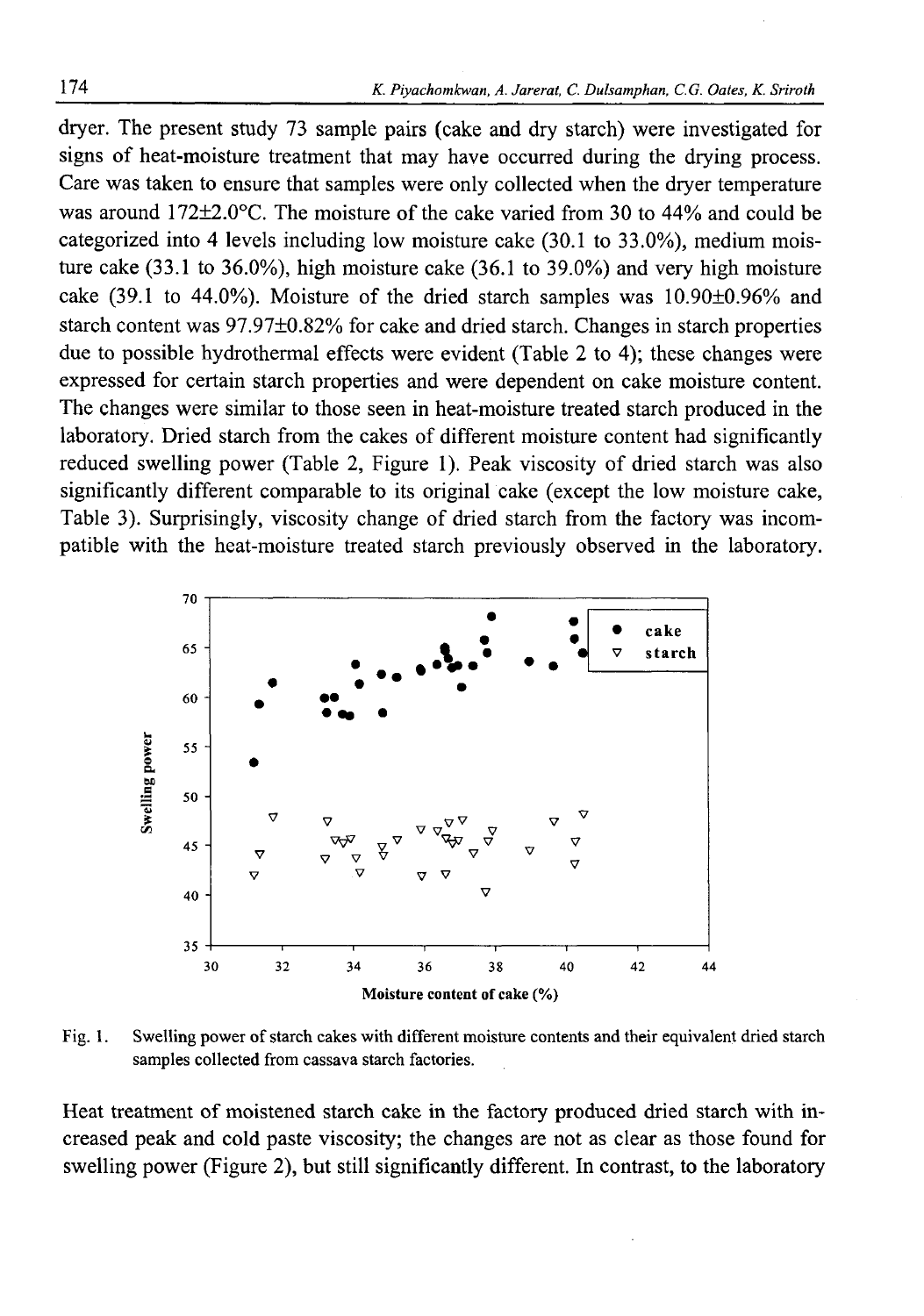results, dried starch from all moisture cakes exhibited a significant reduction in pasting temperature (Table 3). Changes in gelatinization of the cake and its equivalent starch were also evident. In accordance with pasting temperature, heat treatment resulted in a lower gelatinization temperature of dried starch relative to its original cake (Figure 3). Dried starch collected from the factory also had lower enthalpy than its original cake (Figure 4). The endothermic peak of gelatinzation of dried starch was broader but of lower peak height than that of its original cake; the PHI of dried starch was thus lower than that of the cake (Table 4). Presumably, heat treatment during drying induces structural changes in starch granules thus affecting their gelatinization process.

#### Table 3

Paste viscosity\* of cassava starch obtained from cakes with different moisture contents after flash drying in cassava starch factory.

| Moisture            | Peak viscosity   |                  | Final viscosity  |                  | Breakdown*** |        | Pasting temperature |                    |
|---------------------|------------------|------------------|------------------|------------------|--------------|--------|---------------------|--------------------|
| content of          | (RVU)            |                  | (RVU)            |                  | (RVU)        |        | (°C)                |                    |
| $\text{cake**}$ (%) | Cake             | Starch           | Cake             | Starch           | Cake         | Starch | Cake                | Starch             |
| $30.1 - 33.0$       | 394              | 393              | 217              | 223              | 240          | 239    | $69.60^a$           | $68.71^{b}$        |
| 33.1-36.0           | 390 <sup>b</sup> | 397 <sup>2</sup> | 227              | 231              | 240          | 243    | $68.74^{a}$         | $68.17^{b}$        |
| $36.1 - 39.0$       | $387^b$          | 400 <sup>a</sup> | 220 <sup>b</sup> | 229 <sup>a</sup> | 242          | 247    | $68.68^{a}$         | $68.05^{6}$        |
| $39.1 - 44.0$       | $375^{\rm b}$    | $393^a$          | 215              | 221              | 234          | 242    | $68.69^{a}$         | 67.97 <sup>b</sup> |

\*Values in each row with different letters are significantly different at p < 0.05.  $*_{n} = 73$ .

\*\*\* $Breakdown = Peak viscosity - Trough viscosity$ 

#### Table 4

Thermal analysis\* of cassava starch obtained from cakes with different moisture contents after flash drying in cassava starch factoreis.

| Moisture<br>content of<br>$\text{cake**}$ $(\%)$ | Onset temperature<br>(°C) |           | Temperature<br>range***<br>$(^{\circ}C)$ |        | Enthalpy<br>(J/g) |           | Peak height<br>index*** |            |
|--------------------------------------------------|---------------------------|-----------|------------------------------------------|--------|-------------------|-----------|-------------------------|------------|
|                                                  | Cake                      | Starch    | Cake                                     | Starch | Cake              | Starch    | Cake                    | Starch     |
| $30.1 - 33.0$                                    | 61.00                     | 60.39     | 11.03                                    | 12.19  | 14.58             | 12.21     | 2.66                    | 2.01       |
| $33.1 - 36.0$                                    | 60.97                     | 60.29     | 10.24                                    | 10.67  | 13.42             | 12.66     | $2.70^a$                | $2.39^{b}$ |
| $36.1 - 39.0$                                    | $60.92^a$                 | $60.43^b$ | 9.24                                     | 10.42  | $14.30^a$         | $12.45^b$ | $3.13^{a}$              | $2.40^{b}$ |
| $39.1 - 44.0$                                    | 60.72                     | 60.48     | 9.87                                     | 9.45   | 13.91             | 12.15     | 2.84                    | 2.59       |

\*Values in each row with different letters are significantly different at  $p < 0.05$ .

 $*_{n} = 21$ .

\*\*\* Temperature range is reported as the difference between the final and onset temperature; peak height index (PHI) is reported as the ratio of enthalpy  $(\Delta H)$  and the difference between peak and onset temperature  $(T_p-T_q)$ .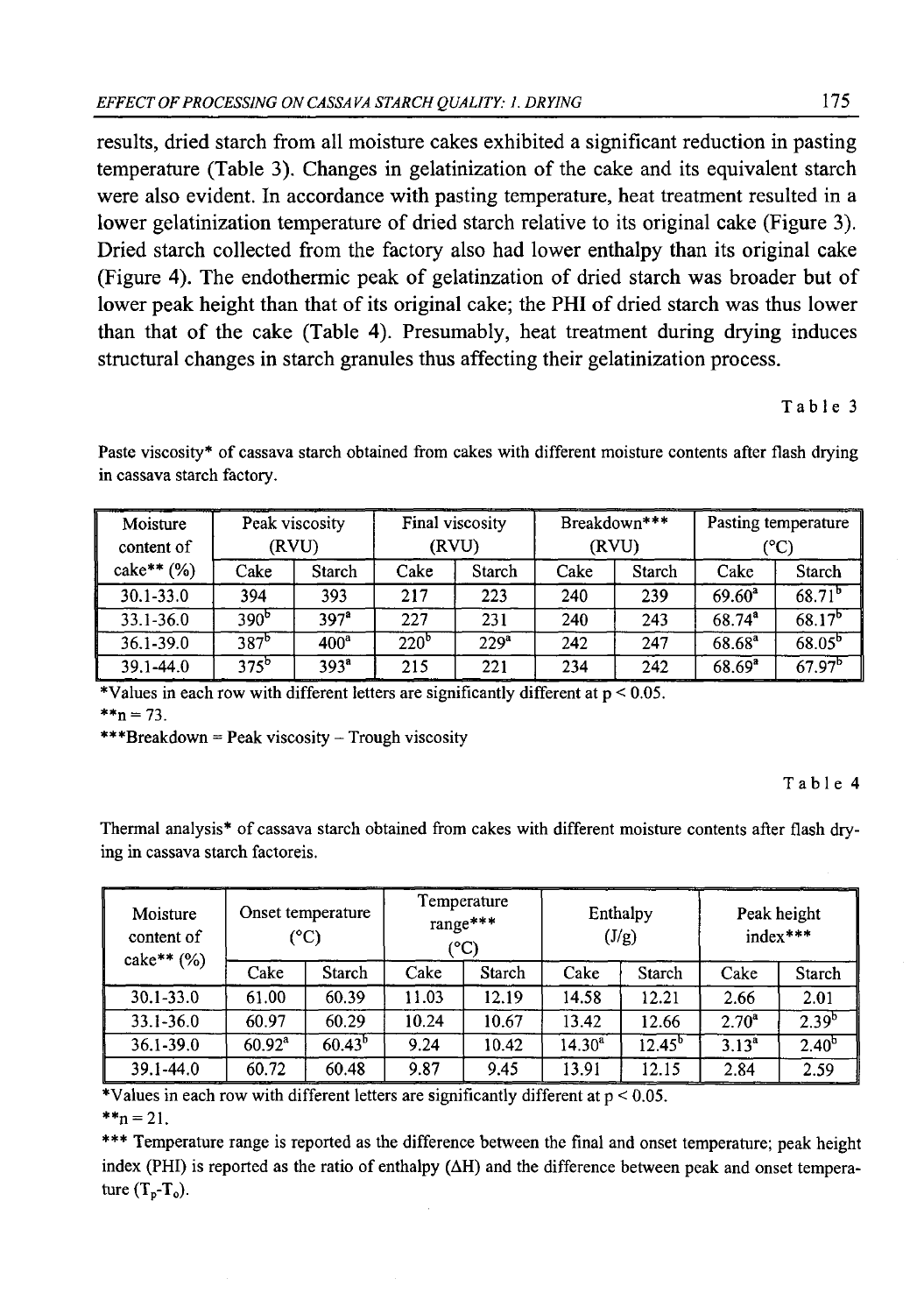

Fig. 2. Peak viscosity (RVU), as determined by a Rapid Visco Analyzer, of starch cakes with different moisture contents and their equivalent dried starch samples collected from cassava starch factories.



Fig. 3. Onset temperature (°C), as determined by Differential Scanning Calorimeter, of starch cakes with different moisture contents and their equivalent dried starch samples collected from cassava starch factories.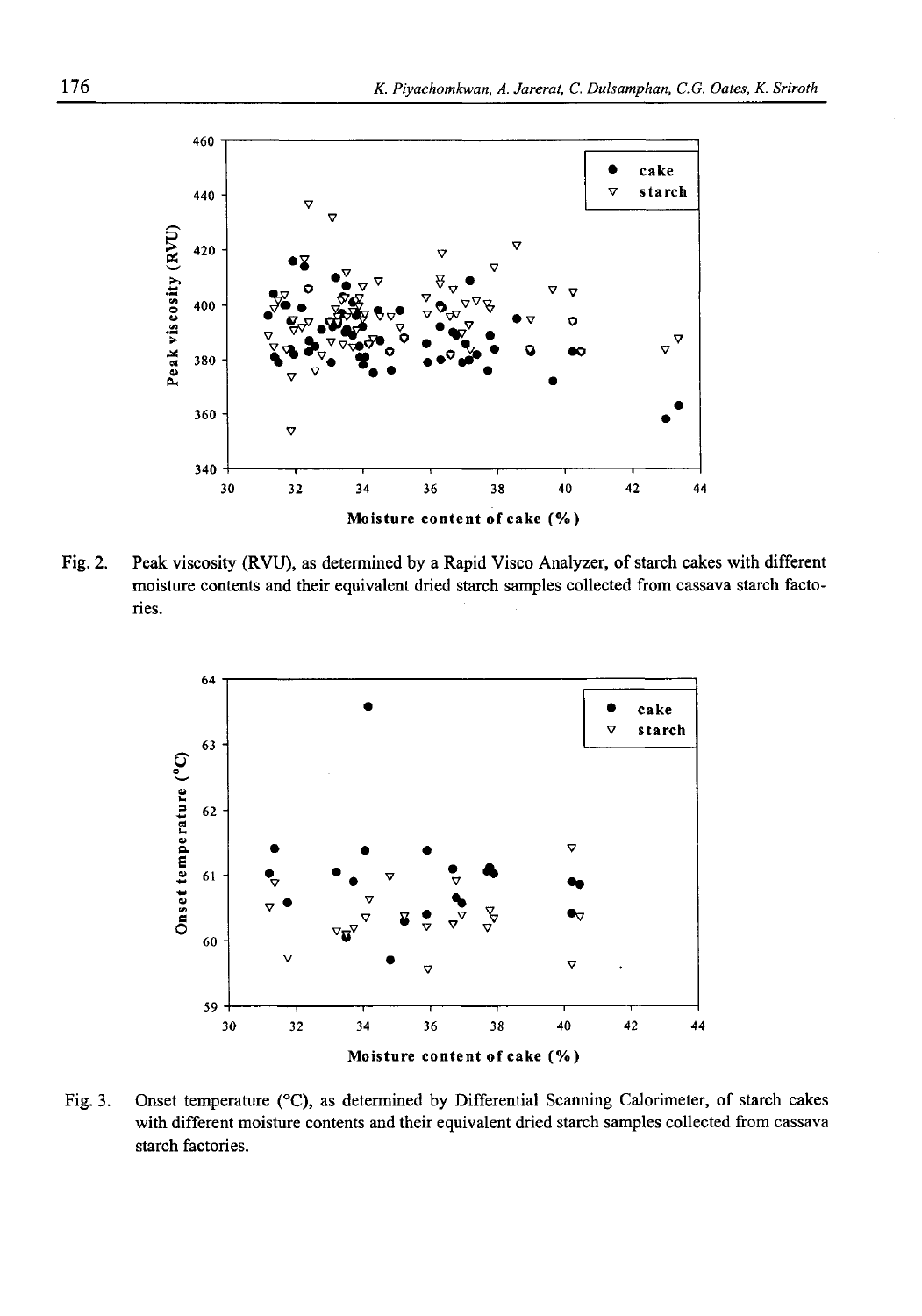

Fig. 4. Enthalpy  $(J/g)$ , as determined by Differential Scanning Calorimeter, of starch cakes with different moisture contents and their equivalent dried starch samples collected from cassava starch factories.

## **Conclusion**

Drying is a critical step in the starch extraction process and may account for final product quality inconsistency. In addition to the physical process of drying, when starch cake with 30-44% moisture content is subjected to heat treatment changes in some of the functional properties occurs. Yet, the apparent direction and magnitude of these changes, during drying, of cassava starch are not in agreement with the effects of heat-moisture treatment. It is suggested that cassava starch dried under factory conditions may undergo some form of hydrothermal treatment, which leads to alteration in the functional properties of the starch.

## **REFERENCES**

- [1] Asaoka M., Blanshard J.M.V., Rickard J.E.: J Sci. Food Agri., 59, 1992, 53.
- [2] Asaoka M., Blanshard J.M.V., Rickard J.E.: Starch/Stärke, 43, 1991, 455.
- [3] Association of Official Analytical Chemists (AOAC): Official Method of Analysis. 16<sup>th</sup> ed. The Association of Official Analytical Chemists, Virginia, 1995.
- [4] Bail P. H., Bizot, Buleon I. I.: Carbohydrate Polymers, 21, 1993, 99.
- [5] Collado L. S.,Corke H.: Food Chemistry, 65,1999, 339.